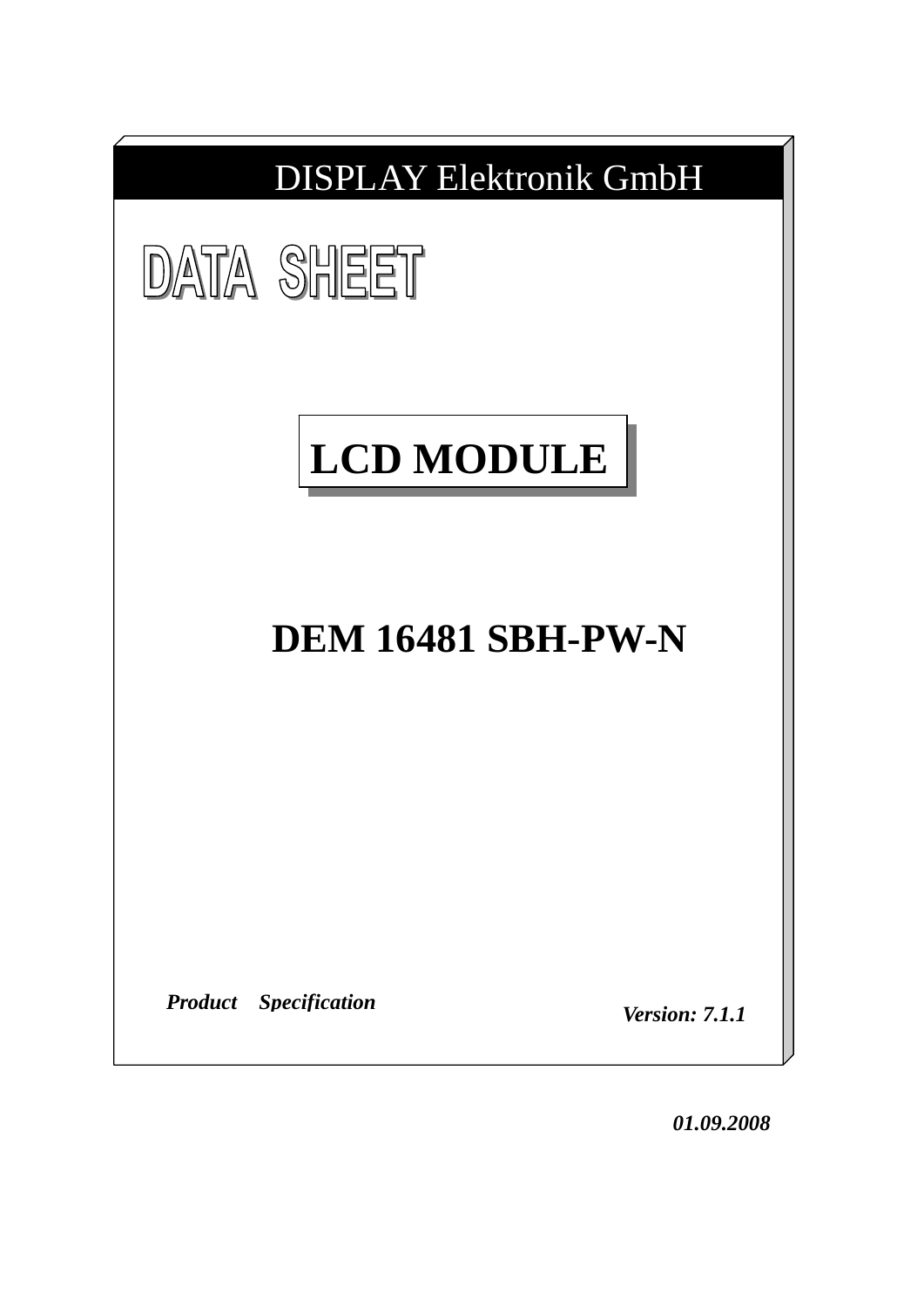# GENERAL SPECIFICATION

# MODULE NO. :

# DEM 16481 SBH-PW-N

| <b>VERSION NO.</b> | <b>CHANGE DESCRIPTION</b>                          | <b>DATE</b> |
|--------------------|----------------------------------------------------|-------------|
|                    | <b>ORIGINAL VERSION</b>                            | 13.12.2002  |
|                    | <b>ADD VERSION</b>                                 | 15.07.2003  |
| 2                  | <b>CHANGE PCB DRAWING</b>                          | 20.10.2003  |
| 3                  | <b>ADD VERSION</b>                                 | 04.11.2003  |
| 4                  | <b>ADD VERSION</b>                                 | 09.06.2005  |
| 5                  | <b>MODIFY DESCRIPTION</b>                          | 19.06.2006  |
| 6                  | <b>MODIFY SECTION 6.1</b>                          | 19.04.2007  |
|                    | <b>MODIFY ELECTRICAL</b><br><b>CHARACTERISTICS</b> | 17.05.2007  |
| 7.1.1              | <b>CHANGE IC</b>                                   | 16.06.2008  |

PREPARED BY: OYQ DATE: 16.06.2008

APPROVED BY: MH DATE: 01.09.2008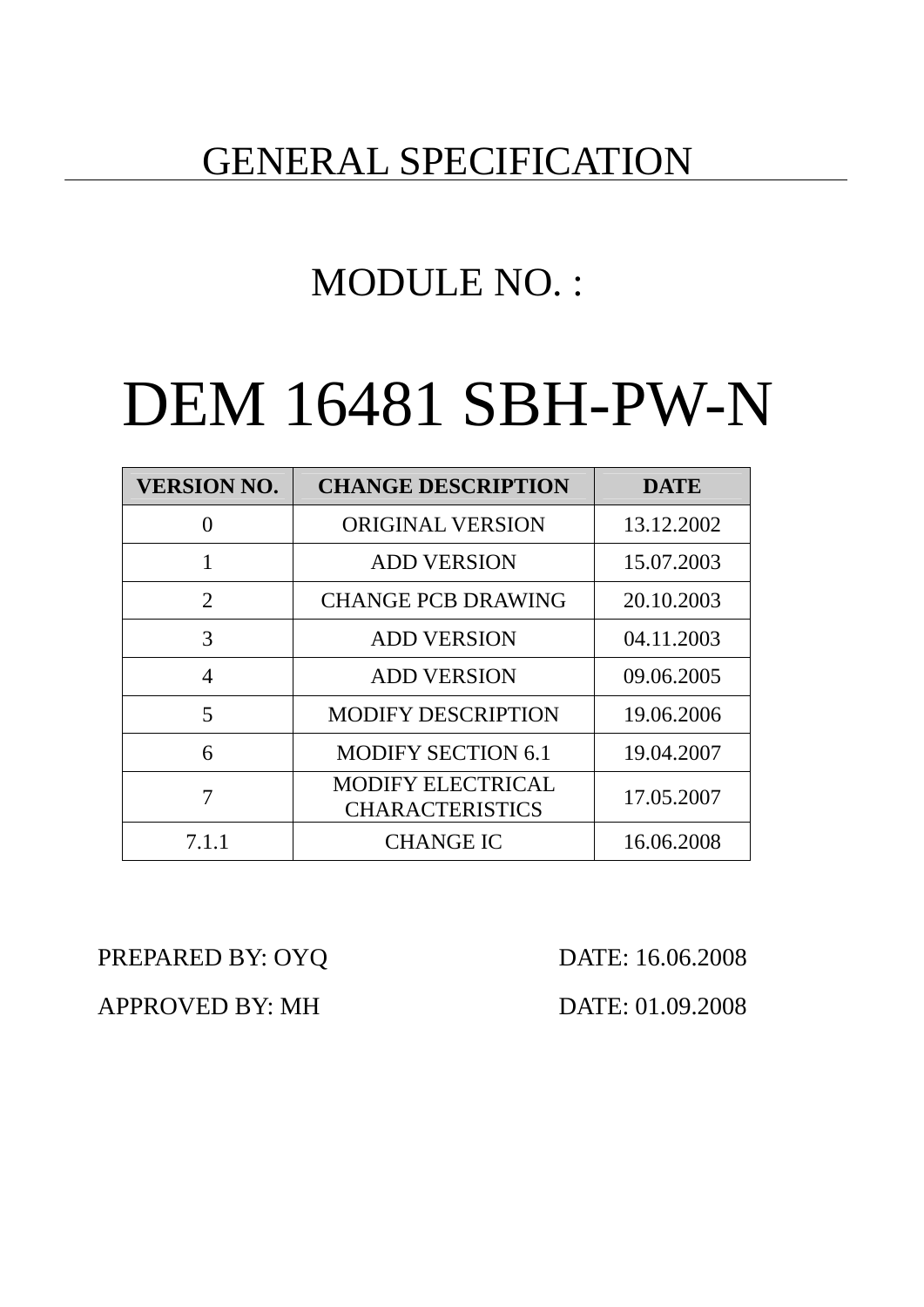# **CONTENTS**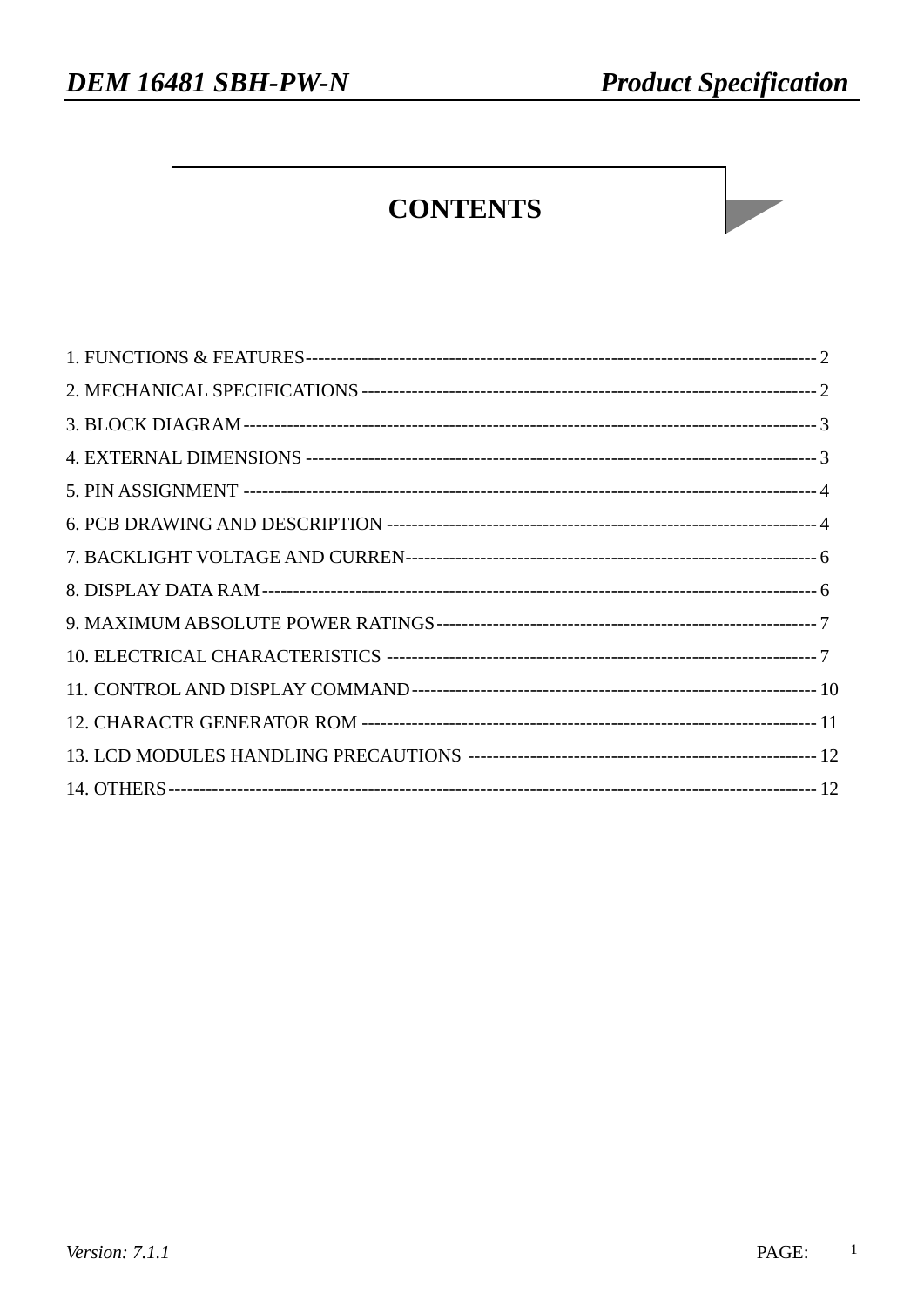### **1. FUNCTIONS & FEATURES**

| Module                                   | LCD Type                                     |
|------------------------------------------|----------------------------------------------|
| DEM 16481 SBH-PW-N                       | <b>STN Blue Transmissive Negative Mode</b>   |
| Viewing Direction                        | $: 6$ O'clock                                |
| Driving Scheme                           | : $1/16$ Duty Cycle, $1/5$ Bias              |
| Power Supply Voltage                     | $: 5.0V$ (typ.)                              |
| <b>Backlight Type</b>                    | : White Light guide                          |
| <b>VLCD</b> Adjustable For Best Contrast | : $4.5V$ (typ.)                              |
| Display contents                         | $: 16 \times 4$ Characters                   |
| <b>Internal Memory</b>                   | : CGROM (8,320 bits)                         |
|                                          | : CGRAM $(64 \times 8 \text{ bits})$         |
|                                          | : DDRAM $(80 \times 8 \text{ bits})$         |
| <b>CGROM</b>                             | $\therefore$ CGROM of the ST7066U-0A         |
| <b>Operating Temperature</b>             | : - 20 $^{\circ}$ C to + 70 $^{\circ}$ C     |
| Storage Temperature                      | : - 30 <sup>o</sup> C to + 80 <sup>o</sup> C |
| Interface                                | : Easy Interface with a 4-bit or 8-bit MPU   |

### **2. MECHANICAL SPECIFICATIONS**

- 
- $\bullet$  Character Pitch : 3.55 x 5.35 mm
- Character Size  $: 2.95 \times 4.75 \text{ mm}$
- Character Font  $: 5 \times 8$  dots
- 
- 

• Module Size : 87.00 x 60.00 x 13.50 mm

- 
- 
- 
- $\bullet$  Dot Size : 0.55 x 0.55 mm
- Dot Pitch : 0.60 x 0.60 mm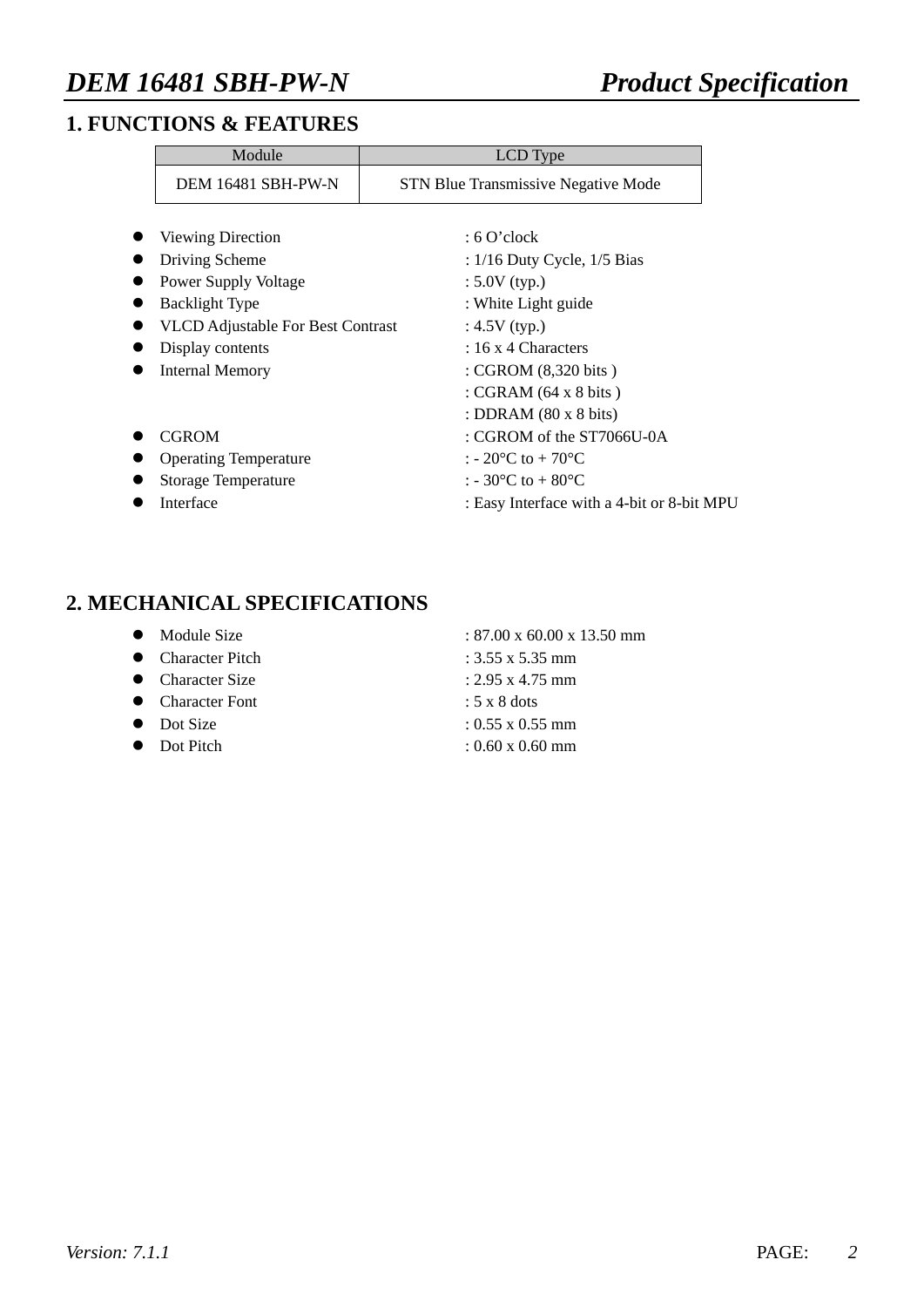### **3. BLOCK DIAGRAM**



## **4. EXTERNAL DIMENSIONS**

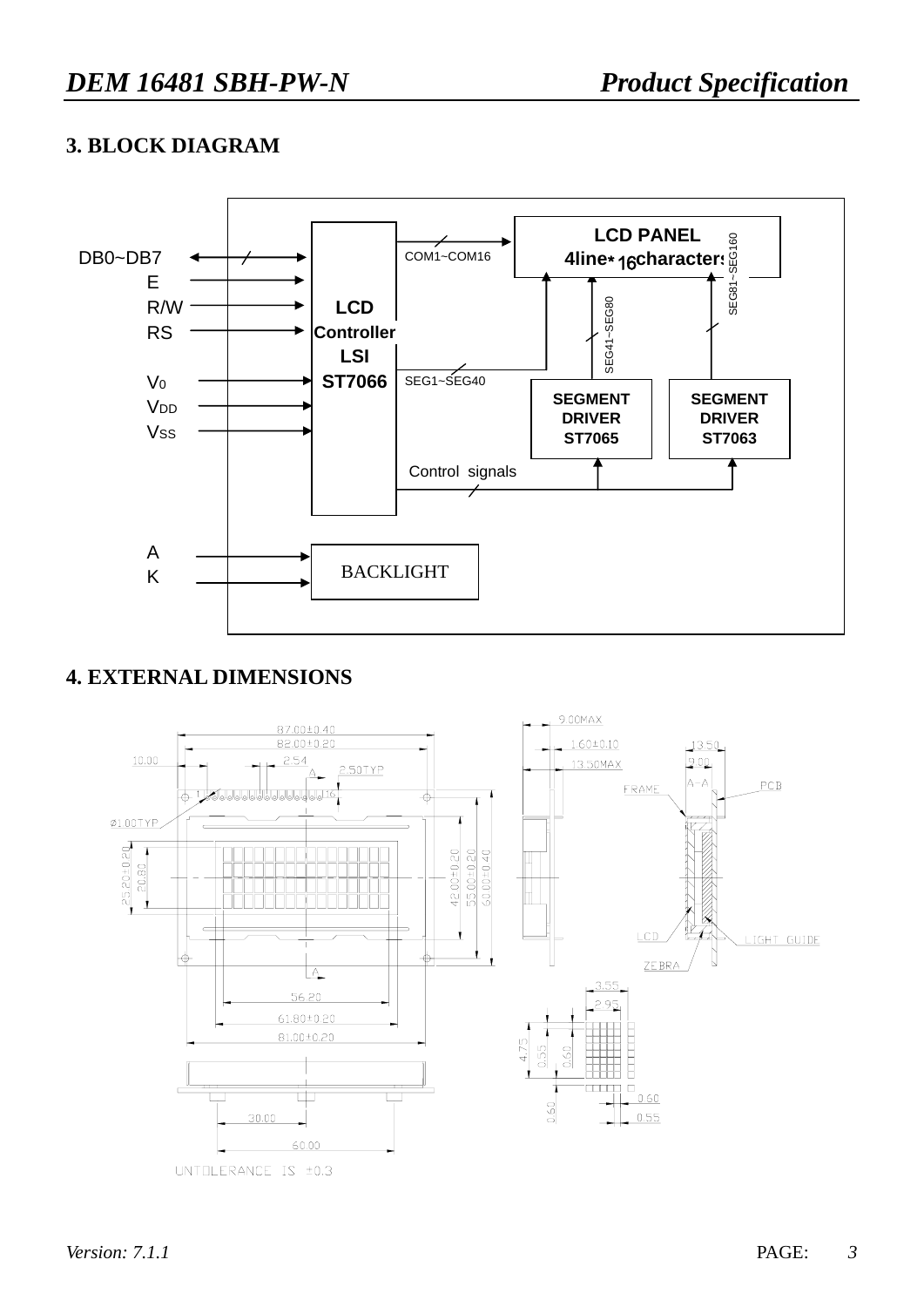# **5. PIN ASSIGNMENT**

| Pin No.        | <b>Symbol</b>    | <b>Function</b>                                                                 |
|----------------|------------------|---------------------------------------------------------------------------------|
|                | <b>VSS</b>       | Ground terminal of module.                                                      |
| $\overline{c}$ | <b>VDD</b>       | Power terminal of module 5.0V.                                                  |
| 3              | V <sub>0</sub>   | Power Supply for liquid crystal drive.                                          |
|                |                  | Register select                                                                 |
| 4              | RS               | $RS = 0$ Instruction register                                                   |
|                |                  | $RS = 1Data register$                                                           |
|                |                  | Read /Write                                                                     |
| 5              | R/W              | $R/W = 1$ Read                                                                  |
|                |                  | $R/W = 0$ Write                                                                 |
| 6              | E                | Read/Write Enable Signal                                                        |
| 7              | D <sub>B</sub> 0 |                                                                                 |
| 8              | D <sub>B</sub> 1 |                                                                                 |
| 9              | D <sub>B</sub> 2 | Bi-directional data bus, data transfer is performed once, thru DB0 to DB7, in   |
| 10             | D <sub>B</sub> 3 | the case of interface data. Length is 8-bits; and twice, thru DB4 to DB7 in the |
| 11             | D <sub>B</sub> 4 | case of interface data length is 4-bits. Upper four bits first then lower four  |
| 12             | DB <sub>5</sub>  | bits.                                                                           |
| 13             | D <sub>B6</sub>  |                                                                                 |
| 14             | D <sub>B</sub> 7 |                                                                                 |
| 15             | $LED - (K)$      | Please also refer to 6.1 PCB drawing and description.                           |
| 16             | $LED + (A)$      | Please also refer to 6.1 PCB drawing and description.                           |

## **6. PCB DRAWING AND DESCRIPTION**



Note: The part no. DEM16481 is printed on the PCB.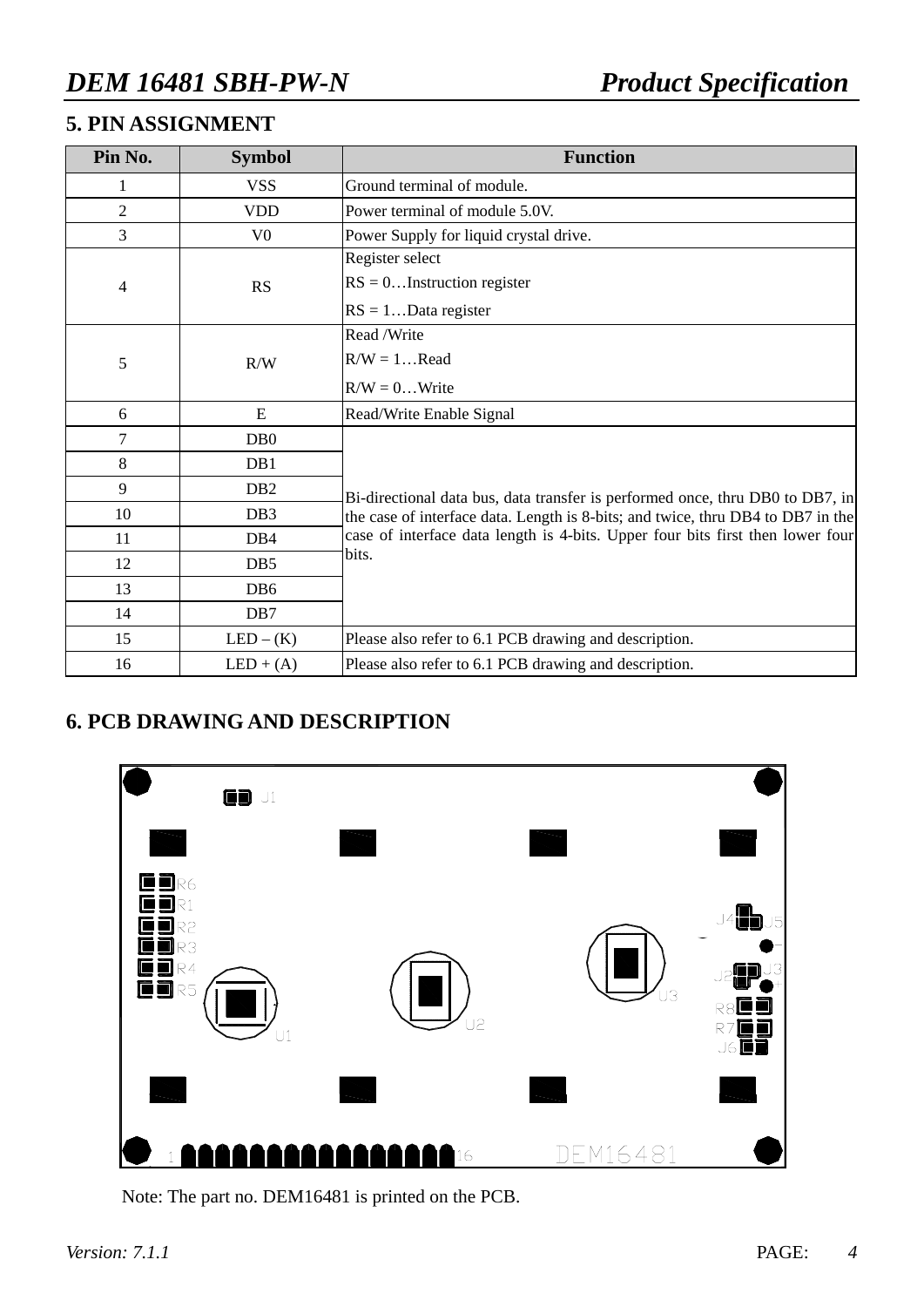### **DESCRIPTION:**

#### **6-1-1.The polarity of the pin 15 and the pin 16**

| LED Polarity $(1)$ |         |  |  |  |  |  |  |  |
|--------------------|---------|--|--|--|--|--|--|--|
| $15$ Pin<br>16Pin  |         |  |  |  |  |  |  |  |
| Anode              | Cathode |  |  |  |  |  |  |  |
| $J3=J5=open$       |         |  |  |  |  |  |  |  |
| $I2=I4=close$      |         |  |  |  |  |  |  |  |

| LED Polarity $(1)$  |         |                   | LED Polarity $(2)$ |
|---------------------|---------|-------------------|--------------------|
| $15 \,\mathrm{Pin}$ | 16Pin   | $15 \mathrm{Pin}$ | 16 Pin             |
| Anode               | Cathode | Cathode           | Anode              |
| $J3=J5=open$        |         | $J3=J5=closed$    |                    |
| $J2=J4=closed$      |         | $J2=J4=$ open     |                    |

Note: In application module, J2=J4= open and J3=J5=0 Ohm

#### **6-1-2. The metal-bezel is set be on ground when the J1 is solder-Bridge.**

Note: In application module, J1=0 Ohm

#### **6-1-3.The LED resistor should can be bridged when the J6 is solder-Bridge.**

Note: In application module, J6=open

#### **6-1-4.The R7 and the R8 are the LED resistor.**

Note: In application module, R7=15 Ohm, R8=open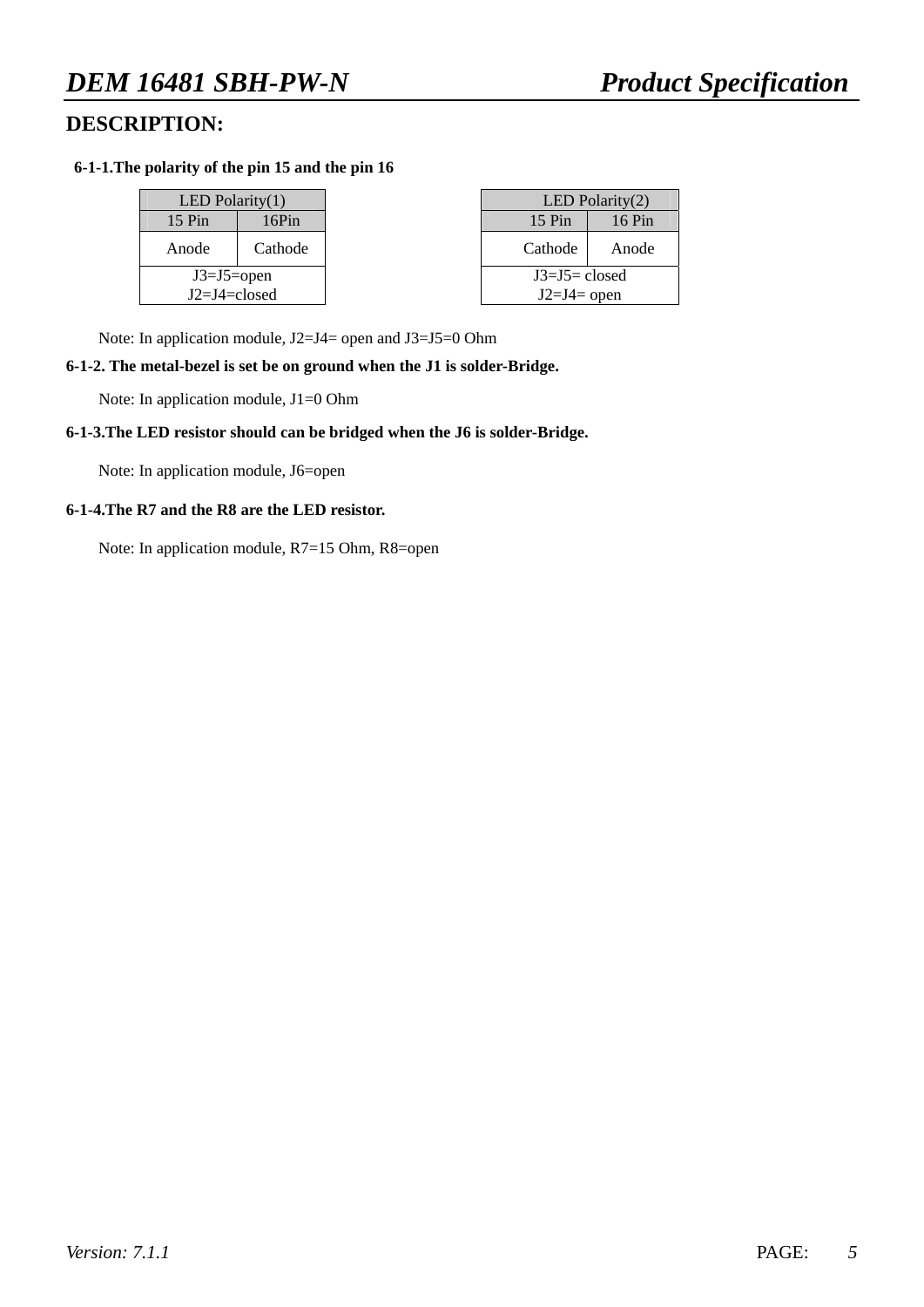# **7. BACKLIGHT VOLTAGE AND CURRENT**

|                            | <b>SYMBOL</b>  | MIN. | TYP.  | MAX. | <b>UNIT</b> | <b>CONDITIONS</b>      |
|----------------------------|----------------|------|-------|------|-------------|------------------------|
| Forward Voltage            | V f            |      | 4.0   | 4.2  |             | $If = 80mA$            |
| <b>Forward Current</b>     |                |      | 80    | 100  | mA          |                        |
| Power Dissipation          | P <sub>d</sub> |      | 0.32  |      | W           | $If = 80mA$            |
| Reverse Voltage            | VR             |      | 4.0   |      |             |                        |
| <b>Reverse Current</b>     | IR.            |      | 1.2   |      | mA          |                        |
| Luminous Intensity         | IV.            |      | 110.0 |      | cd/m        | $If = 80mA$            |
| <b>Luminous Uniformity</b> |                | 70   |       |      | %           |                        |
| <b>Emitted Color</b>       | Ec             |      | --    |      | κ           |                        |
| <b>Emission Wavelength</b> | P              |      | White |      | nm          | If = 20mA Ta=25; $ E $ |
| <b>Spectral Range</b>      |                |      | 20    |      | nm          | Each chip              |



### **8. DISPLAY DATA RAM (DDRAM)**

|                                                                                      |  |  |  |  |  |  |  |  | 1 2 3 4 5 6 7 8 9 10 11 12 13 14 15 16 - - - Display position                                          |
|--------------------------------------------------------------------------------------|--|--|--|--|--|--|--|--|--------------------------------------------------------------------------------------------------------|
|                                                                                      |  |  |  |  |  |  |  |  | FIRST LINE 00 01 02 03 04 05 06 07 08 09 04 0B 00 0 0 0 $\frac{1}{10}$ OF $\frac{1}{10}$ DDRAM Address |
| SECOND LINE 40   41   42   43   44   45   46   47   48   49   48   48   47   48   47 |  |  |  |  |  |  |  |  |                                                                                                        |
| THIRD LINE 10 11 12 13 14 15 16 17 18 19 14 18 10 10 1E 1F                           |  |  |  |  |  |  |  |  |                                                                                                        |
| FOURTH LINE 50 51 52 53 54 55 56 57 58 59 54 58 50 50 50 56 57                       |  |  |  |  |  |  |  |  |                                                                                                        |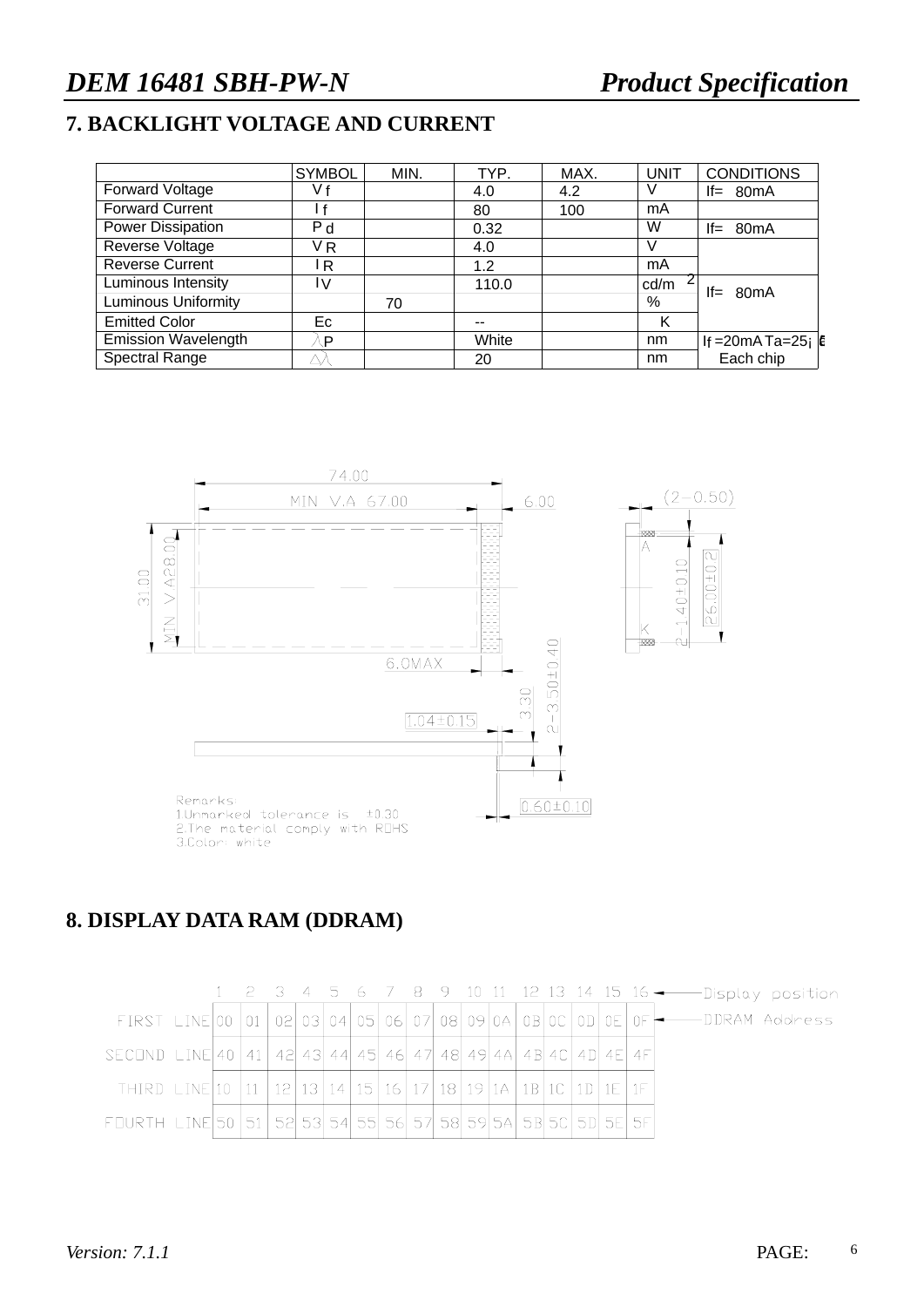## **9. MAXIMUM ABSOLUTE LIMIT**

| <b>Item</b>                | <b>Symbol</b> | <b>Standard value</b>         | Unit        |
|----------------------------|---------------|-------------------------------|-------------|
| Power supply voltage $(1)$ | $V_{DD}$      | $-0.3 \rightarrow +7.0$       |             |
| Power supply voltage(2)    | $\rm V_{LCD}$ | $V_{DD}$ -15.0~ $V_{DD}$ +0.3 |             |
| Input voltage              | $\rm V_{IN}$  | $-0.3 \sim V_{DD} + 0.3$      |             |
| Operating temperature      | Topr          | $-20$ ~+70                    | $^{\circ}C$ |
| Storage temperature        | <b>Tstg</b>   | $-30$ ~ $+80$                 | $^{\circ}C$ |

**\***Voltage greater than above may damage to the Circuit.

VDD > V1 > V2 > V3 > V4 > V5

# **10. ELECTRICAL CHARACTERISTICS**

#### **10-1 DC Characteristics**

#### **10-1-1 DC Characteristics(VDD=4.5V~5.5V,Ta=-20~+70°C)**

| Item                       | Symbol           |            | <b>Standard Value</b> |            | Test                                                               | Unit |
|----------------------------|------------------|------------|-----------------------|------------|--------------------------------------------------------------------|------|
|                            |                  | <b>MIN</b> | <b>TYP</b>            | <b>MAX</b> | Condition                                                          |      |
| <b>Operating Voltage</b>   | $\rm V_{DD}$     | 4.5        | 5.0                   | 5.5        |                                                                    |      |
|                            | I <sub>DD1</sub> |            | 0.7                   | 1.0        | Ceramic oscillation<br>$fosc = 250kHz$                             |      |
| <b>Supply Current</b>      | $I_{DD2}$        | $---$      | 0.4                   | 0.6        | oscillation<br>Resistor<br>external clock operation<br>fosc=270kHz | mA   |
| <b>LCD Driving Voltage</b> | Vlcd             | 3.0        | 4.5                   | 10.0       | $V_{DD} - V_5(1/5, 1/4 \text{ Bias})$                              |      |

#### **(CONTINUED) (VDD=2.7V~4.5V,Ta=-20~+70°C)**

| Item                       | Symbol       |            | <b>Standard Value</b> |            | <b>Test</b>                                                          | Unit |  |
|----------------------------|--------------|------------|-----------------------|------------|----------------------------------------------------------------------|------|--|
|                            |              | <b>MIN</b> | <b>TYP</b>            | <b>MAX</b> | Condition                                                            |      |  |
| <b>Operating Voltage</b>   | $\rm V_{DD}$ | 2.7        |                       | 4.5        |                                                                      |      |  |
|                            | $I_{DD1}$    |            | 0.3                   | 0.5        | Ceramic oscillation<br>$f$ osc=250 $k$ Hz                            |      |  |
| <b>Supply Current</b>      | $I_{DD2}$    | ----       | 0.17                  | 0.3        | oscillation<br>Resistor<br>external clock operation<br>$fosc=270kHz$ | mA   |  |
| <b>LCD Driving Voltage</b> | Vlcd         | 3.0        |                       | 10.0       | $V_{DD} - V_5(1/5, 1/4 \text{ Bias})$                                |      |  |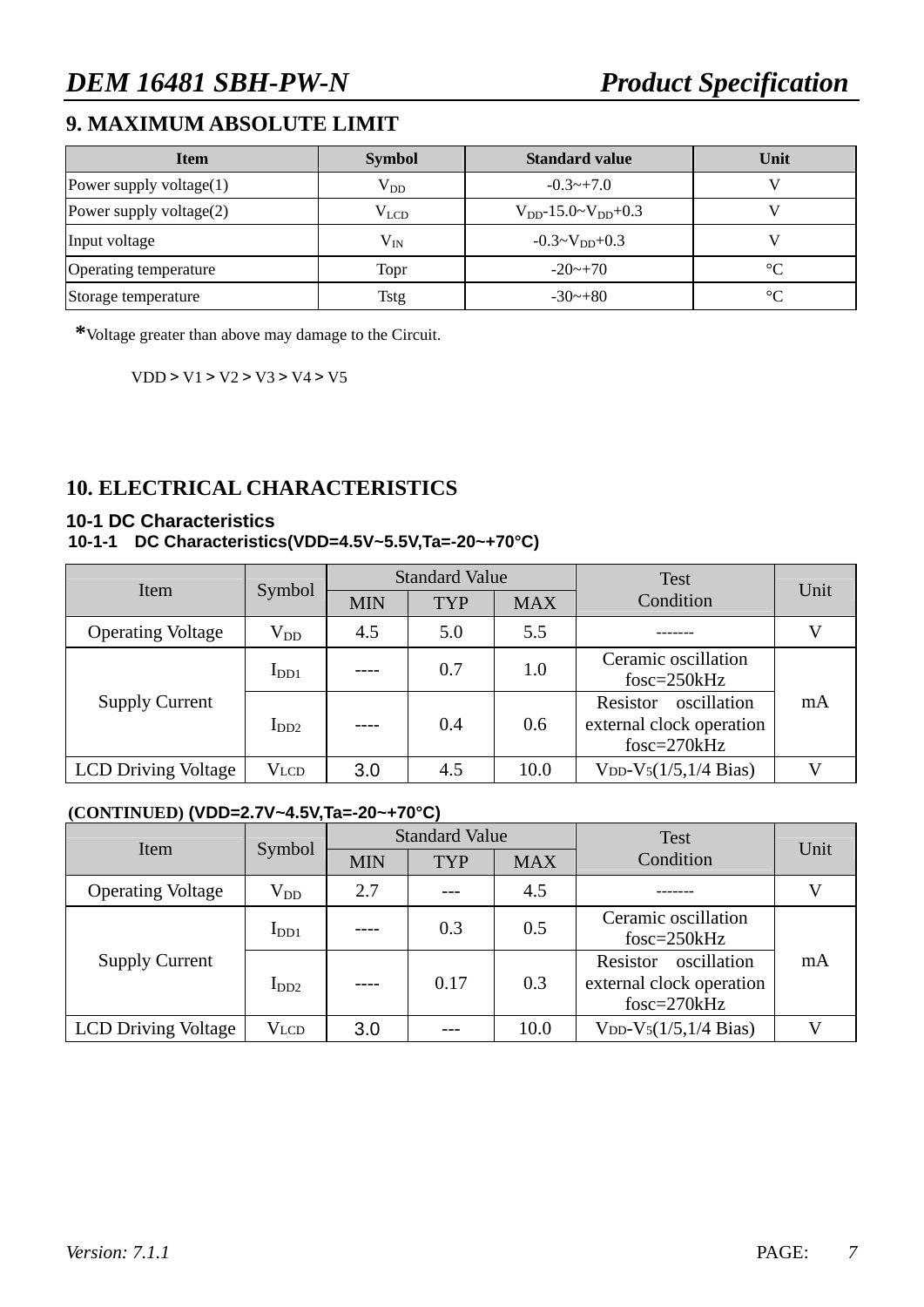### **10-2 AC Characteristics**

**10-2-1 Write mode (writing data from MPU to module)** 

| <b>Item</b>                  | <b>Symbol</b>    | <b>Min</b> | <b>Typ</b> | <b>Max</b> | Unit    | <b>Test PIN</b> |
|------------------------------|------------------|------------|------------|------------|---------|-----------------|
| E Cycle Time                 | $t_C$            | 1200       |            |            | $-ns$ - | E.              |
| E Rise/Fall Time             | $t_R, t_F$       | ---        |            | 25         | ns      | E               |
| E Pulse Width (High, Low)    | $t_w$            | 140        |            |            | ns      | E.              |
| <b>R/W and RS Setup Time</b> | t <sub>su1</sub> | 0          |            | ---        | -ns     | R/W, RS, E      |
| R/W and RS Hold Time         | $t_{H1}$         | 10         |            |            | $-ns$   | R/W, RS, E      |
| Data Setup Time              | $t_{\rm su2}$    | 40         |            | ---        | $-ns$   | $DB0\neg DB7$   |
| Data Hold Time               | $t_{H2}$         | 10         |            | $--$       | $-ns$   | $DB0\neg DB7$   |

#### **10-2-2 Read Mode (Reading Data From module to MPU)**

| <b>Characteristic</b>     | <b>Symbol</b>   | <b>Min</b>     | <b>Type</b> | <b>Max</b> | Unit          | <b>Test PIN</b> |  |
|---------------------------|-----------------|----------------|-------------|------------|---------------|-----------------|--|
| E Cycle Time              | $t_C$           | 1200           |             |            | ns            | E               |  |
| <b>E</b> Rise Time        | $t_{R}$         |                |             | 25         | <sub>ns</sub> | E               |  |
| <b>E</b> Fall Time        | $t_{\rm F}$     |                |             |            | ns            | E               |  |
| E Pulse width             | tp <sub>w</sub> | 140            |             |            | ns            | E               |  |
| <b>Address Setup Time</b> | $t_{AS}$        | $\overline{0}$ |             |            | ns            | R/W, RS, E      |  |
| <b>Address Hold Time</b>  | $t_{\rm AH}$    | 10             |             |            | ns            | R/W, RS, E      |  |
| Data Setup Time           | $t_{\rm DDR}$   |                |             | 100        | ns            | $DB0\neg DB7$   |  |
| Data Hold Time            | $t_{\rm H}$     | 10             |             |            | ns            | $DB0\neg DB7$   |  |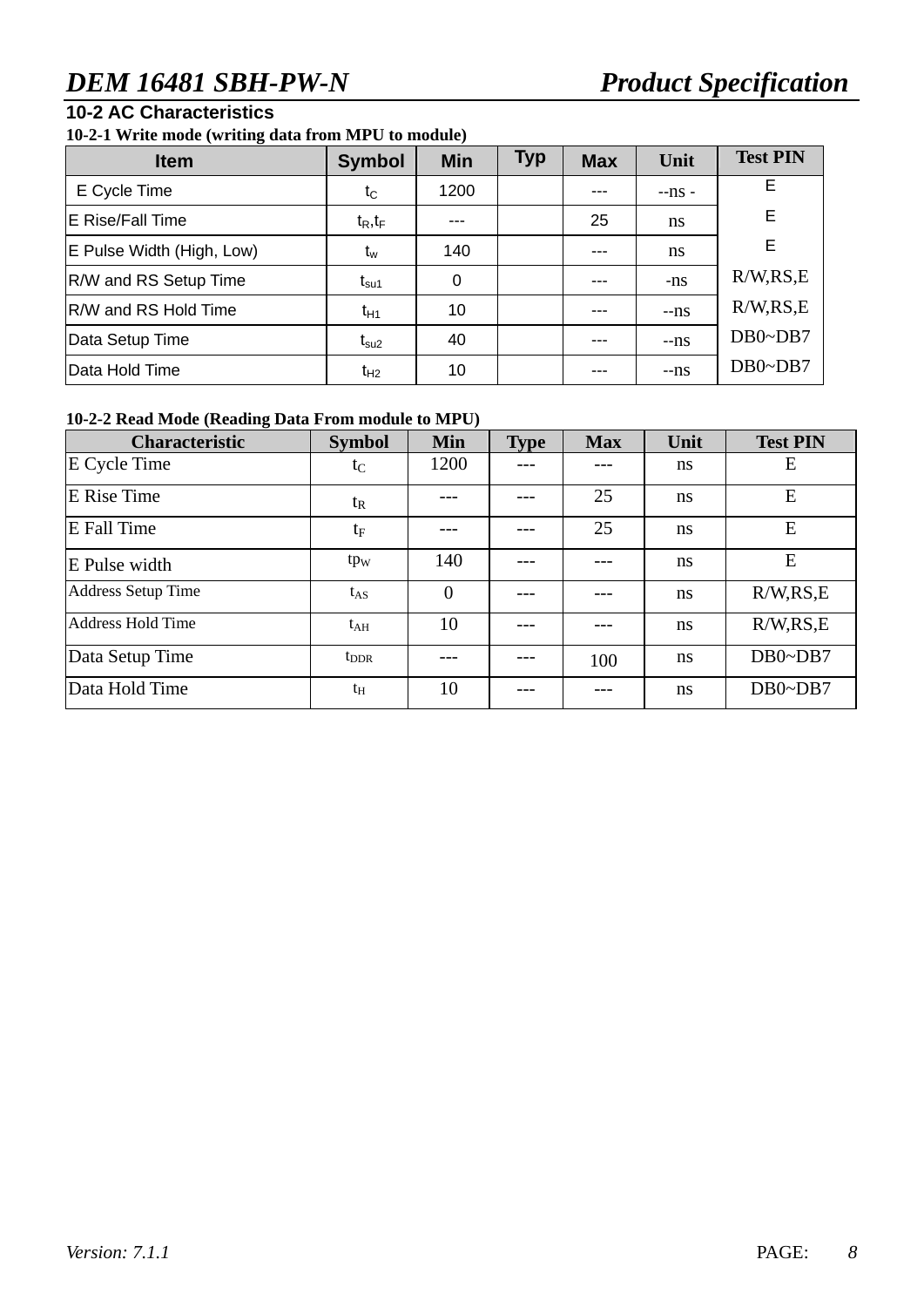**10-3-1 Write mode**



#### **10-3-2 Read mode**

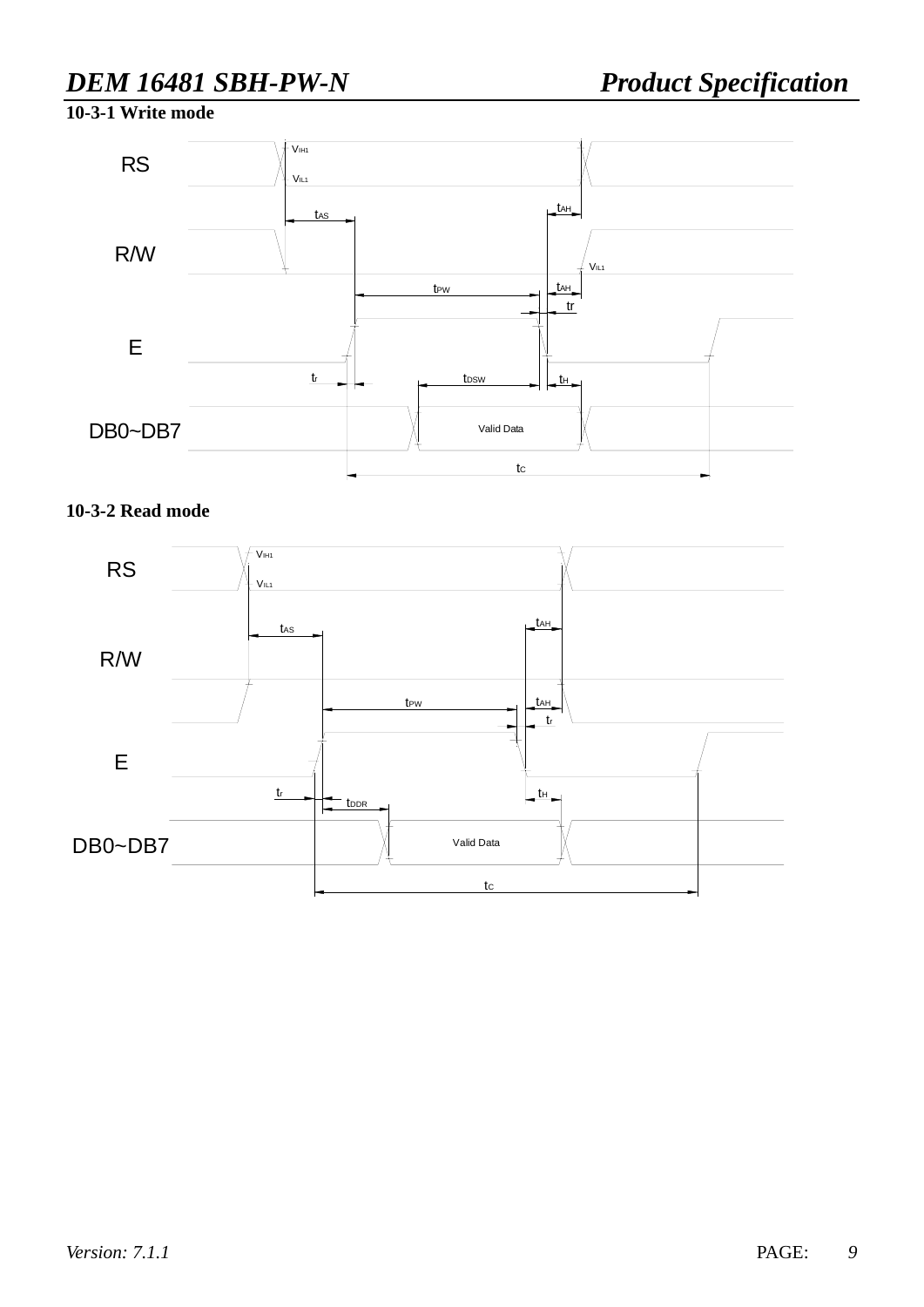# **11. CONTROL AND DISPLAY COMMAND**

| Command                              | <b>RS</b>    | R/W            | DB7            | DB6DB5DB4      |                |                   | DB <sub>3</sub> | DB <sub>2</sub> | DB1            | D <sub>B</sub> <sub>0</sub> | <b>Execution</b> time<br>$(fosc=270KHz)$ | Remark                                                                                                                                    |
|--------------------------------------|--------------|----------------|----------------|----------------|----------------|-------------------|-----------------|-----------------|----------------|-----------------------------|------------------------------------------|-------------------------------------------------------------------------------------------------------------------------------------------|
| Clear<br>Display                     | $\Omega$     | $\Omega$       | $\theta$       | $\Omega$       | $\Omega$       | $\theta$          | $\Omega$        | $\Omega$        | $\overline{0}$ | $\mathbf{1}$                | 1.52ms                                   | Write"20H" to DDRAM. And set<br>DDRAM address to "00H" from AC                                                                            |
| Return home                          | $\Omega$     | $\Omega$       | $\theta$       | $\Omega$       | $\Omega$       | $\theta$          | $\theta$        | $\Omega$        | $\mathbf{1}$   | $\mathbf x$                 | 1.52ms                                   | Set DDRAM address to "00H" from AC<br>and return cursor to its original position if<br>shifted. The contents of DDRAM are not<br>changed. |
| Entry mode<br>Set                    | $\theta$     | $\overline{0}$ | $\overline{0}$ | $\Omega$       | $\mathbf{0}$   | $\mathbf{0}$      | $\mathbf{0}$    | $\mathbf{1}$    | I/D            | S                           | 37us                                     | Sets cursor move direction and specifies<br>display shift. These operations<br>are<br>performed during data write and read.               |
| Display<br>on/off<br>control         | $\theta$     | $\theta$       | $\theta$       | $\theta$       | $\theta$       | $\theta$          | $\mathbf{1}$    | D               | $\mathsf{C}$   | B                           | 37us                                     | $D=1$ : entire display on<br>$C=1$ : cursor on<br>B=1: cursor position on                                                                 |
| Cursor<br><b>or</b><br>Display Shift | $\Omega$     | $\Omega$       | $\overline{0}$ | $\Omega$       | $\Omega$       | 1                 | S/C             | R/L             | $\mathbf X$    | $\mathbf X$                 | 37us                                     | Set cursor moving and display shift<br>control bit, and the direction, without<br>changing DDRAM data.                                    |
| function<br><b>Set</b>               | $\theta$     | $\theta$       | $\theta$       | $\theta$       | 1              | DL                | $\mathbf N$     | F               | $\mathbf x$    | $\mathbf x$                 | 37us                                     | DL: interface data is 8/4 bits<br>N: number of line is $2/1$<br>$F:$ font size is $5x11/5x8$                                              |
| <b>Set CGRAM</b><br>address          | $\Omega$     | $\Omega$       | $\theta$       | $\mathbf{1}$   |                | AC5 AC4           | AC3             | AC2             | AC1            | AC0                         | 37us                                     | Set CGRAM address in address counter                                                                                                      |
| <b>Set DDRAM</b><br>address          | $\Omega$     | $\Omega$       | $\mathbf{1}$   |                |                | $AC6$ $AC5$ $AC4$ | AC3             | AC2             | AC1            | AC0                         | 37us                                     | Set DDRAM address in address counter                                                                                                      |
| Read busy<br>flag&<br>address        | $\mathbf{0}$ | $\mathbf{1}$   | BF             |                |                | $AC6$ $AC5$ $AC4$ | AC3             | AC2             | AC1            | AC <sub>0</sub>             | Ous                                      | Whether during internal operation or not<br>can be known by reading BF. The contents<br>of address counter can also be read.              |
| Write data<br>to RAM                 | 1            | $\overline{0}$ | D7             | D <sub>6</sub> | D <sub>5</sub> | D <sub>4</sub>    | D <sub>3</sub>  | D2              | D <sub>1</sub> | D <sub>0</sub>              | 37us                                     | Write data into internal RAM<br>(DDRAM/CGRAM)                                                                                             |
| Read data<br>from RAM                | 1            | 1              | D7             | D <sub>6</sub> | D <sub>5</sub> | D <sub>4</sub>    | D <sub>3</sub>  | D2              | D <sub>1</sub> | D <sub>0</sub>              | 37us                                     | Read data from internal RAM (DDRAM /<br>CGRAM)                                                                                            |

**Note:** 

Be sure the ST7066U is not in the busy state (BF=00 before sending an instruction from the MPU to the ST7066U. If an instruction is sent without checking the busy flag, the time between the first instruction and next instruction will take much longer than the instruction time itself. Refer to instruction table for the list of each instruction execution time.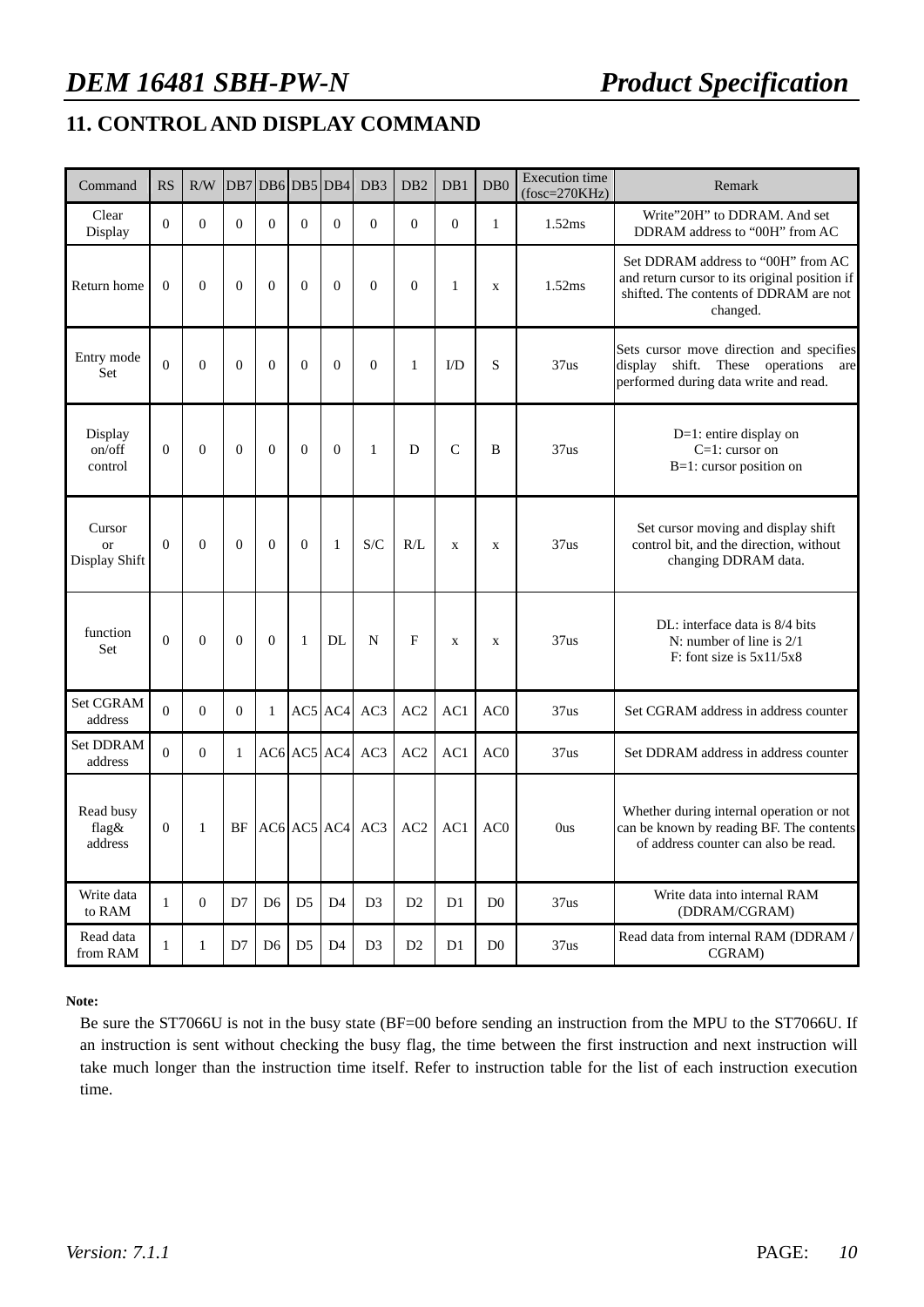# **12. CHARACTER GENERATOR ROM (ST7066U-0A)**

| Upper(4bit)          | 0000         | 0001 | 0010     | 0011                     | 0100           | 0101                 | 0110                        | 0111                    | 1000 | 1001 | 10010              | 1011                    | 1100                   | 1101                     | 1110            | 1111                           |
|----------------------|--------------|------|----------|--------------------------|----------------|----------------------|-----------------------------|-------------------------|------|------|--------------------|-------------------------|------------------------|--------------------------|-----------------|--------------------------------|
| Low em(4bit)<br>0000 | CGRAM<br>(1) |      |          | 医胃炎                      | 医胃病<br>Î<br>H. | H                    | ↬                           | 膦                       |      |      |                    | -93                     | m                      | ---<br>a a a<br><u>.</u> |                 |                                |
| 0001                 | (2)          |      | i        | É                        | i              | ---<br>Ē<br>ы<br>۳   | ---<br>雦                    | 38                      |      |      | 距                  | ----<br>H               | المنداد<br>-- - -<br>₱ | ۰<br>ila alta            | ---<br>₩        |                                |
| 0010                 | (3)          |      | ξŞ,      | 医鼻炎                      | E<br>₩         | F<br>a.              | E                           | 鬬                       |      |      | F.                 | $\bar{d}^p$             | E,<br>Ē                | E<br>н                   | HH.             | 医胃炎<br>- - -<br>щF             |
| 0011                 | (4)          |      | Ħ        | <br>- -                  | i<br>a in      | ----<br>---          | ----                        | an a<br>a a a c<br>---- |      |      | H                  | Ħ                       | <br>والزابا            | 龖                        | <br>н.<br>فتي   | E.                             |
| 0100                 | (5)          |      | W        | п<br>нī                  | E              | -----<br>Ē           | Ē<br>m.                     | $\mathbf{F}$            |      |      | н                  | -----                   | F                      | 畫<br>₽                   | I               |                                |
| 0101                 | (6)          |      | 89.<br>Ħ | -----<br>فادات           | ,,,,,<br>Ħ     | į                    | 医胃炎<br>gaara<br><b>Side</b> | H<br>- -                |      |      | 8                  | Ŧ                       |                        | Ħ<br>₩                   | H               | <b>BULLER</b><br>H             |
| 0110                 | (7)          |      | Ø,       | <b>FIL</b><br>in.        | E              | i<br>ł               | 審<br>Ŧ                      | i<br>∯                  |      |      | ш<br>œ.            | Ħ                       | - - -<br>---           | <b>MANE</b><br>Ē<br>---  |                 | -----<br>۳.<br>berbakan dan ke |
| 0111                 | (8)          |      | Ŧ.       | ----<br>Ē                | i<br>H         | 匷                    | H<br>an a                   | i<br>H                  |      |      | ere e<br>頩         | an San<br><b>BEELD</b>  | .<br>ш                 | ---<br>m<br>F.           | ---             | 龖                              |
| 1000                 | (1)          |      | ш<br>H   | <b>BOOK</b><br>н.        | ŀ<br>i         | Ŧ                    | Ē                           | 脚<br>H                  |      |      | Ë                  | ₩                       |                        | ₽                        | F               | -----                          |
| 1001                 | (2)          |      | m,       | <b>Links</b><br>--<br>-- | ---<br>I       | E                    | ш<br>۳                      | Ē<br>a ata<br>ki sini   |      |      | FM.<br>ш           | Ħ                       | i                      | ï<br>İ<br>E              | ă<br>           | Ē<br>---                       |
| 1010                 | (3)          |      | M.       | н<br>æ                   | Ï              | <b>Free</b><br>Saaba | ш<br>Ħ                      | -----<br>93             |      |      | -----<br>22 J      | ▦                       | н                      | E                        | п<br>ľ<br>₩     | 88.                            |
| 1011                 | (4)          |      | ♣        | ij                       | ŀ<br>×         | E                    | 膦                           | H                       |      |      | ᄩ                  | Ħ                       | Î<br>----              | į<br>H                   | п<br>H.         | 躎                              |
| 1100                 | (5)          |      | m        | m                        | İ<br>---       | 賱                    | I                           | l                       |      |      | m                  | шu<br>Đ<br>ы.           | m                      | 鬬                        | H.              | 蹦                              |
| 1101                 | (6)          |      | -----    | -----<br>المتعادلة       | ľ<br>đ         | <br>₽                | n,                          | T.                      |      |      | ш<br>Ē             | <b>TERRE</b><br>×<br>a. | н<br>w                 | <br>Ë                    | 嘛               | н<br>-----<br>a.               |
| 1110                 | (7)          |      | 88       | m,<br>€<br>п             | F<br>ij        | A.                   | m                           | ∰                       |      |      | 雛                  | E                       | المتراب<br>퓕<br>B      | 哪                        | <br>m           |                                |
| 1111                 | (8)          |      |          | ---                      | ---<br>i<br>Ē  |                      |                             | 躤                       |      |      | Ĩ,<br>Ξ<br>н<br>-- | E<br>Ĩ.<br>н            | m<br>۳                 | 瞴                        | <b>THE</b><br>蹦 |                                |